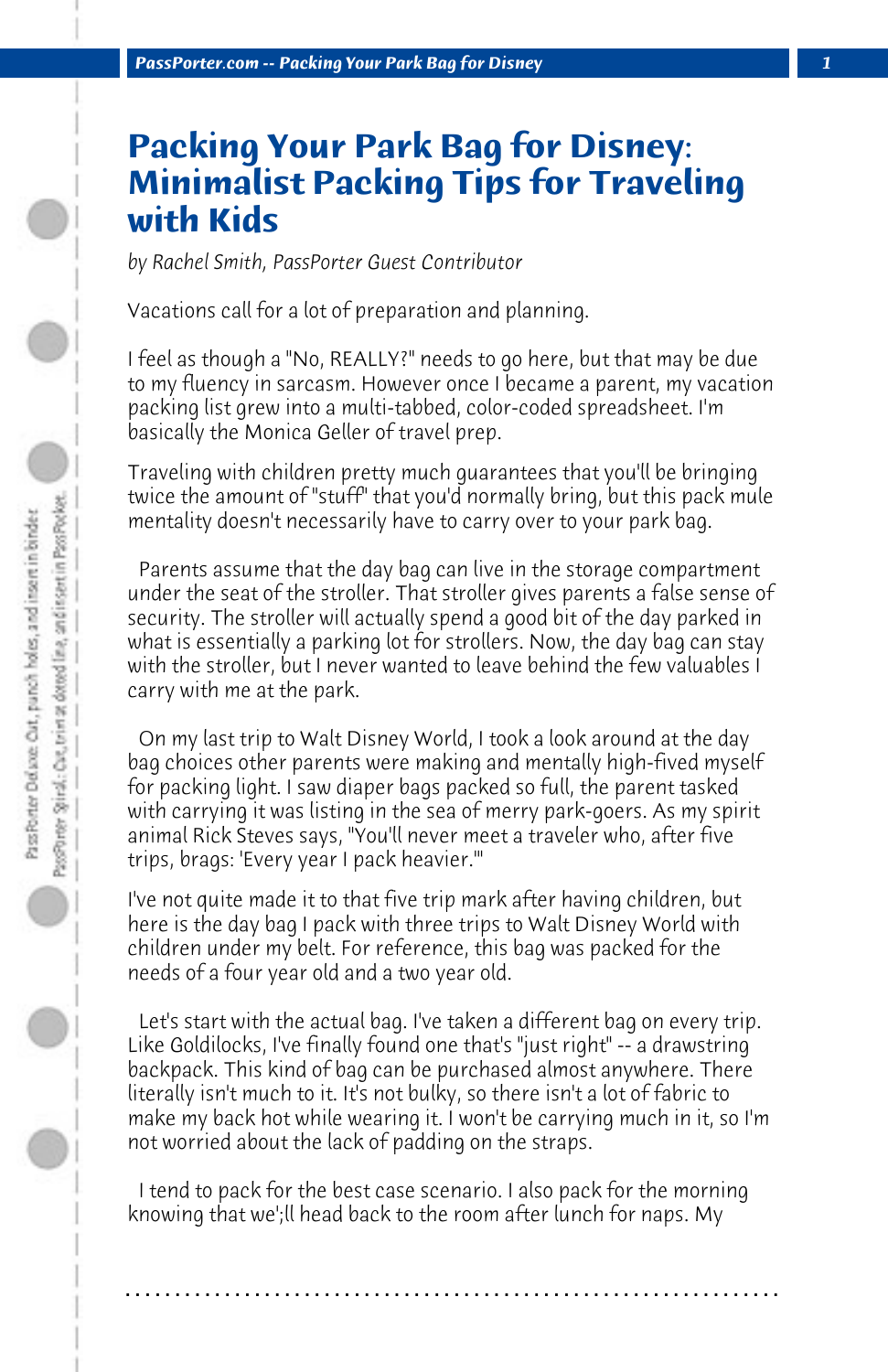evening bag might also include a jacket for the kids and the kids might wear long pants instead of shorts, depending on the time of year we travel.

 All four parks at Walt Disney World have Baby Care Centers that sell bibs, diapers, wipes, pacifiers, and anything else you might need. They're also a nice quiet (staffed) place to relax for a few minutes if your kids tend to get overstimulated.

 Now, onto the actual contents of the bag:

## Diapers

 You're only going to be out of your room for 4-5 hours at a time, you don't need an entire pack of diapers. If for some reason you run low, either head back to your resort or swing by the aforementioned Baby Care Center.

### Wipes

 Baby wipes are the multitaskers of a day bag. Diaper changes, kids that manage to touch everything, runny noses -- these are no match for a mom with baby wipes.

## Snacks

 For my kids, this is usually a combination of granola bars, pretzels, and peanut butter sandwiches.

# Water Bottles

 I pack a Nalgene for each child and refill in the room with water I';ve purchased by the gallon from Garden Grocer. My kids aren't used to city water, and I don't want the different taste of the water to be the reason they become dehydrated.

#### Bib

 At home, my children are bib-free. However, I pack along a waterproof bib for each of them in my day bag. This means that the syrup from their Mickey waffles isn't worn as a badge of honor all morning.

## Sunscreen

 I can't stand the feeling of sunscreen lotion on my hands, so I pick up a travel size spray sunscreen. I bring it along to reapply throughout the day.

# First Aid Kit

 First Aid Stations are available at each of the Walt Disney World parks, but a small first aid kit with a few essentials will save you from trekking across Epcot to get there.

**. . . . . . . . . . . . . . . . . . . . . . . . . . . . . . . . . . . . . . . . . . . . . . . . . . . . . . . . . . . . . . . . . .**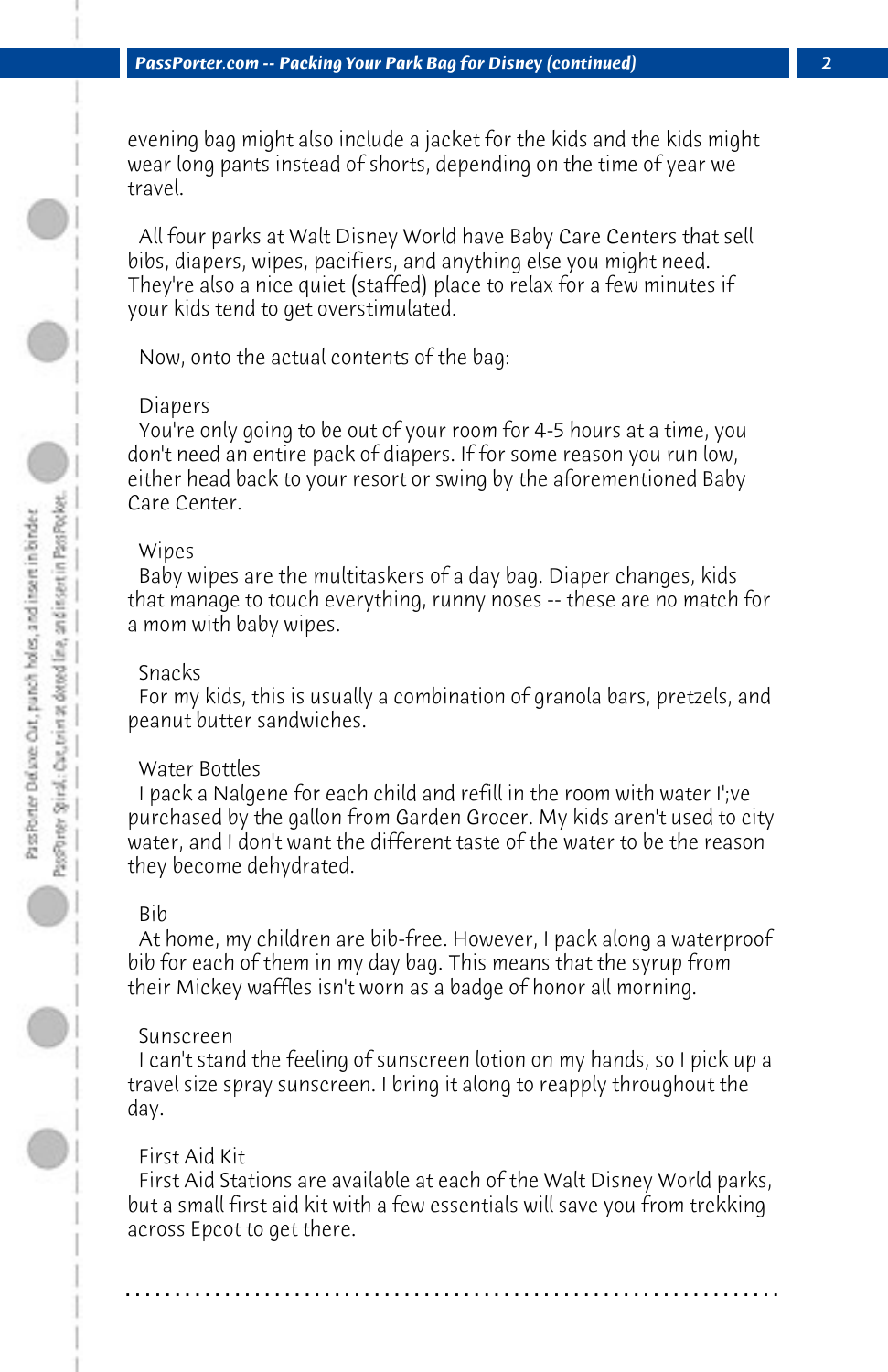# Disinfectant Wipes

 If there's a bug going around, my kids will catch it. We do lots of hand washing, but I always wipe down the tables at restaurants prior to seating my children. I cringe a little less when the spaghetti that fell on the table goes back into my child's mouth.

## Ziploc Bag

 These are great for wet/dirty clothes or snacks purchased at the parks that are packaged in an adorable, but impractical container.

# Muslin Blanket

 A lightweight muslin blanket can take the chill off in the morning and can act as a sunshade in the afternoon.

# Wallet

 I pack my "vacation wallet" with just the basics. No cast member is going to ask to see your grocery store loyalty card.

# Phone

 I have a DSLR, but I'm not about to lug it around the parks. My iPhone camera in combination with PhotoPass photos work just fine.

 That's it. That is my entire day bag for the parks. If you'll notice, I didn';t pack a few items that are listed as "Must Haves" on all of the Disney Packing Lists you'll find on Pinterest.

 Once my children aged out of baby-dom, I stopped packing toys in the day bag. Walt Disney World's purpose is to entertain children, so I don't feel it is necessary to bring entertainment with me in the parks. However, I have been known to hand over my smartphone to my kids at a table service restaurant -- I'm not made of stone.

 I refuse to pack an umbrella or a poncho. If I need one, and I';ve only ever needed one once, I'll buy one. This is after years of childhood Disney vacations where I lugged the same unused poncho back and forth from Ohio to Orlando. Honestly, I think I still have it somewhere. How old do items need to be to be considered an antique?

 I also refuse to pack an extra outfit for the kids in my day bag. I absolutely pack more than one outfit in my luggage for them, but if the kids have had some sort of wardrobe malfunction that warrants an outfit change right then, I'll just buy something from a gift shop. We always plan to buy a new t-shirt or two for the kids every trip, so this cost has already been budgeted.

**. . . . . . . . . . . . . . . . . . . . . . . . . . . . . . . . . . . . . . . . . . . . . . . . . . . . . . . . . . . . . . . . . .**